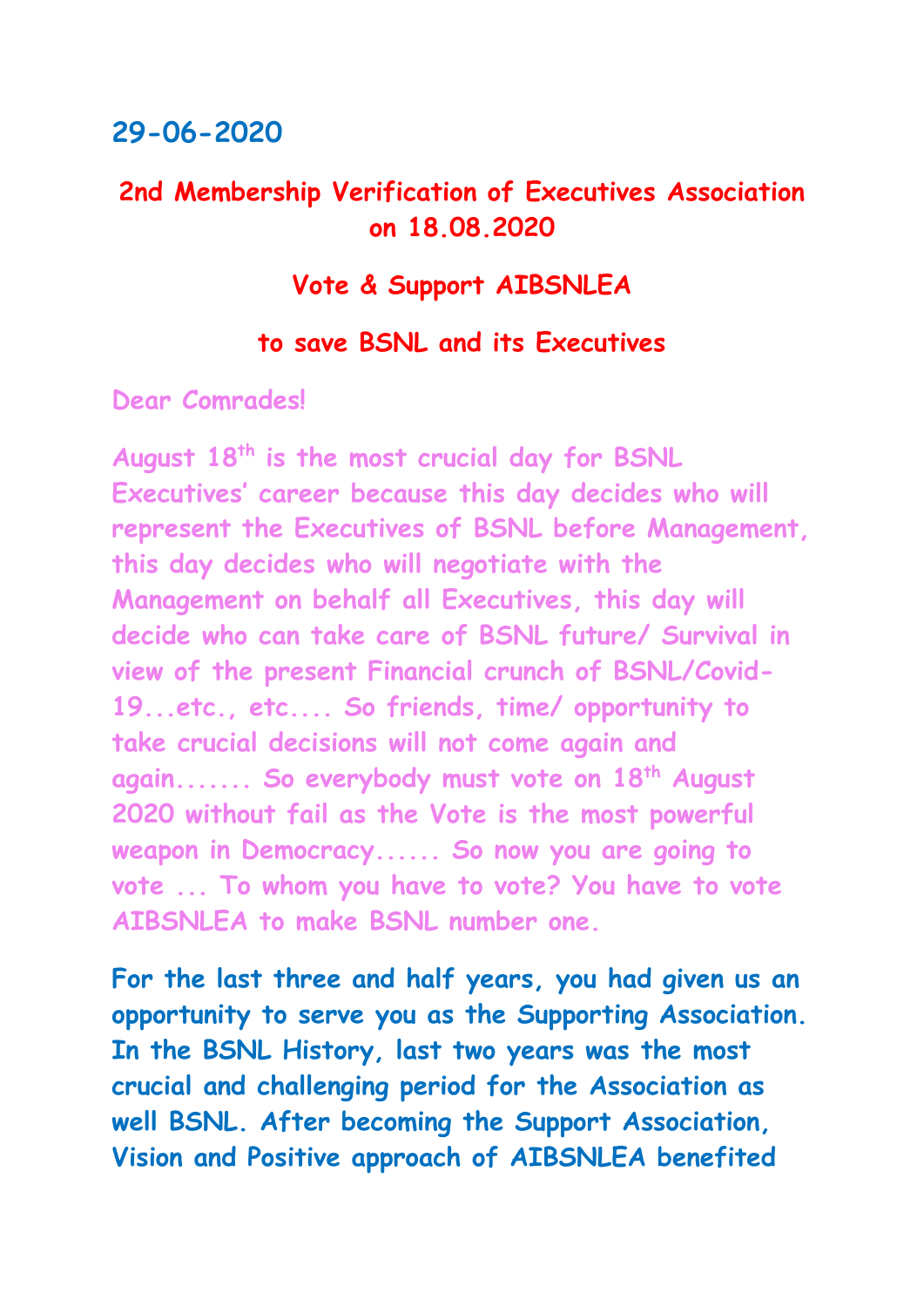**thousands of Executives by Promotion through CPCs, which is a Major breakthrough and Achievement of AIBSNLEA About 14,000 Executives have been promoted in June-July, 2018 and Nov, 2018 which has given a great relief and Morale booster to the Executives who were waiting for their promotions years together. It is a Mile Stone in the History of DOT as well as BSNL. AIBSNLEA able to settle certain issues and made headway in some other issues. We all know that these are happened when BSNL is facing severe financial crunch and try to regain its Original Pristine Glory. During this period, under the banner of AUAB, we have conducted many struggles demanding Pay Revision, Allocation of 4G Spectrum, Financial Support from Government, Pension Contribution as per FR 116 on actual Basic Pay etc.,**

**Friends! AIBSNLEA always works with utmost sincerity on the issues. We never have heart burn if our youngsters are getting any benefit. It is a natural process that those coming late in Department always benefit and if anybody is having heart burn for that then it is a serious question mark on working of the Association...**

**We request all the Executives not to be misguided by such Malice/ Mischievous Propaganda/ Campaigns. We request all to analyze the facts, quick action of AIBSNLEA , approach of AIBSNLEA on the issues and then decide….**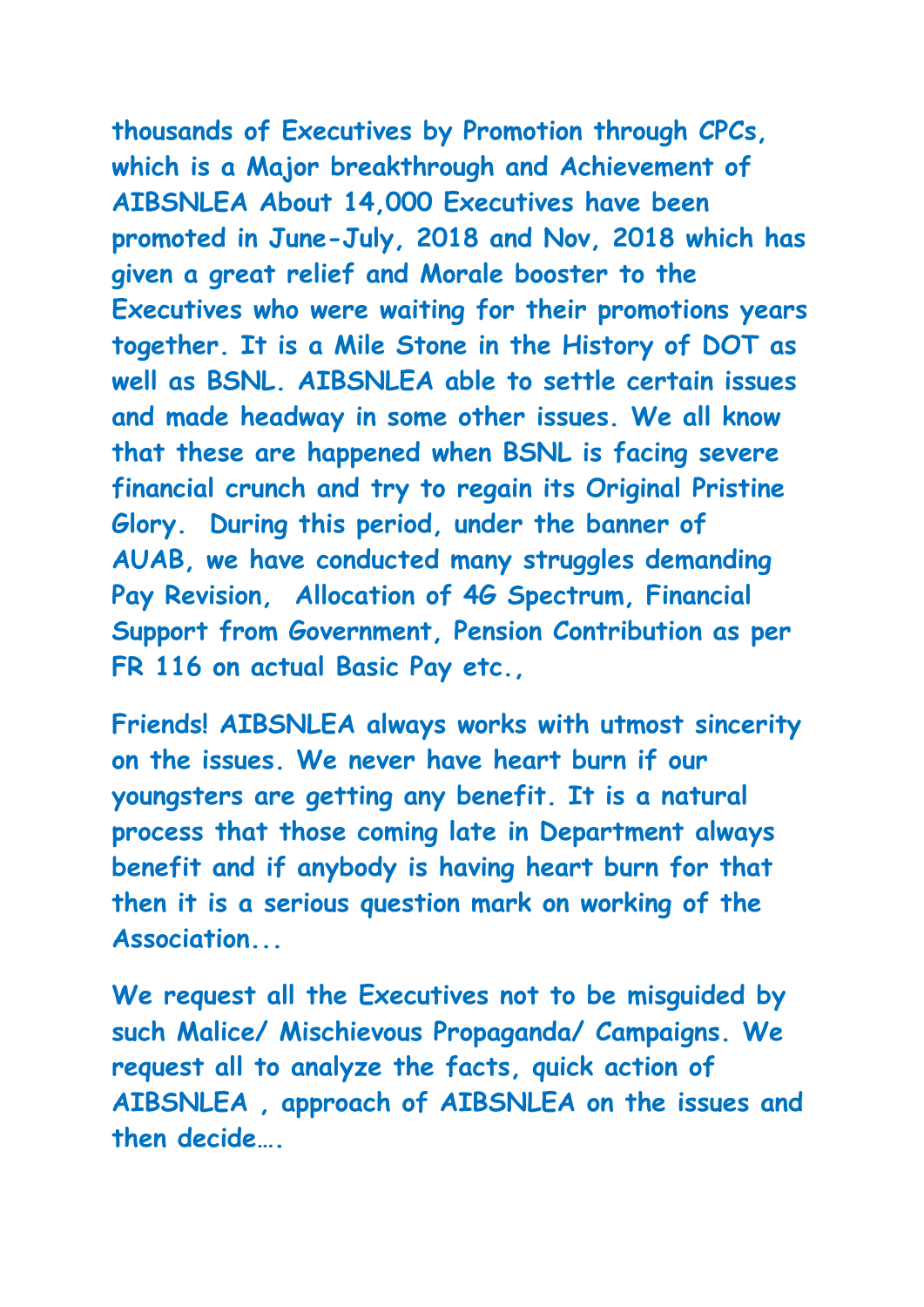**Friends...We, (AIBSNLEA) always believe on doing work on ground level. We always believe that actions speak louder than the words...We work for the whole Fraternity. It is our utmost priority that none of the Executive is at loss.**

**For those who are singing the tunes of themselves being the saviours of Youngsters and spreading the mischievous campaign.. ….**

**We request the whole BSNL Executive Fraternity to think, introspect and decide….**

**AIBSNLEA is putting Maximum efforts for the protection of the entire Executive Community. As the results are not in the hands of Leaders, it is in the hands of every Executive who are the soldiers and how they support their Leaders. Hence cast your vote in favour of AIBSNLEA so that the future of Executives is secured and BSNL is saved…**

**In order to protect the interests of Executives in the years to come, it is the need of the hour to cast Your Votes in favour the AIBSNLEA and make it a No.1 Association.**

**Friends! Finally I can tell 100 reasons why you must vote for AIBSNLEA ....**

**1. If You want full 30% SAB i.e. 12 Percent Superannuation Contribution as realistic contribution… Vote for AIBSNLEA.**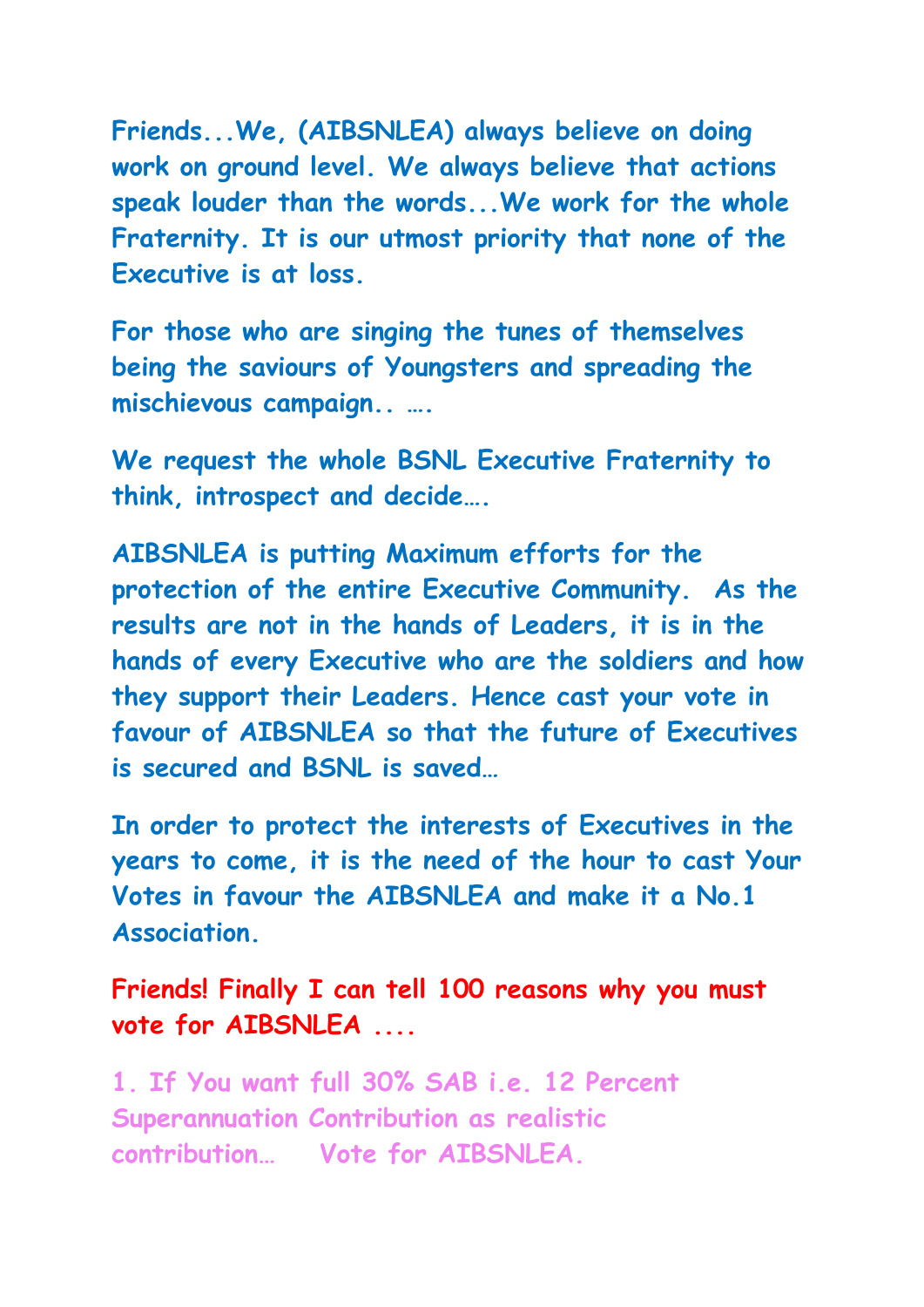**2. If You want… No MT recruitment in BSNL, Vote for AIBSNLEA..**

**3. If You want… No DGM recruitment in BSNL, Vote for AIBSNLEA..**

**4. If You want… Your Career Progression up to the level of GM/ CGM/ Director, Vote for AIBSNLEA.**

**5. If You want… implementation of left out issues of 2 nd PRC, Vote for AIBSNLEA.**

**6. If You want… 3rd PRC, Vote for AIBSNLEA.**

**7. If You want… Vibrant future for BSNL, Vote for AIBSNLEA.**

**8. If You want… BSNL Executives future for coming 3 years in safer hands, Vote for AIBSNLEA.**

**9. If you want Regular Promotions in all Streams/ Cadres- Vote for AIBSNLEA.**

**10. If You want… Strong and Vibrant Skills of Negotiation with Management, Vote for AIBSNLEA.**

### **AIBSNLEA ZINDABAD !**

### **MAKE AIBSNLEA No. 1 Association !!**

### **29-06-2020**

Window opened for exercising option to change for Associations' subscription from 16.06.2020 to 15.07.2020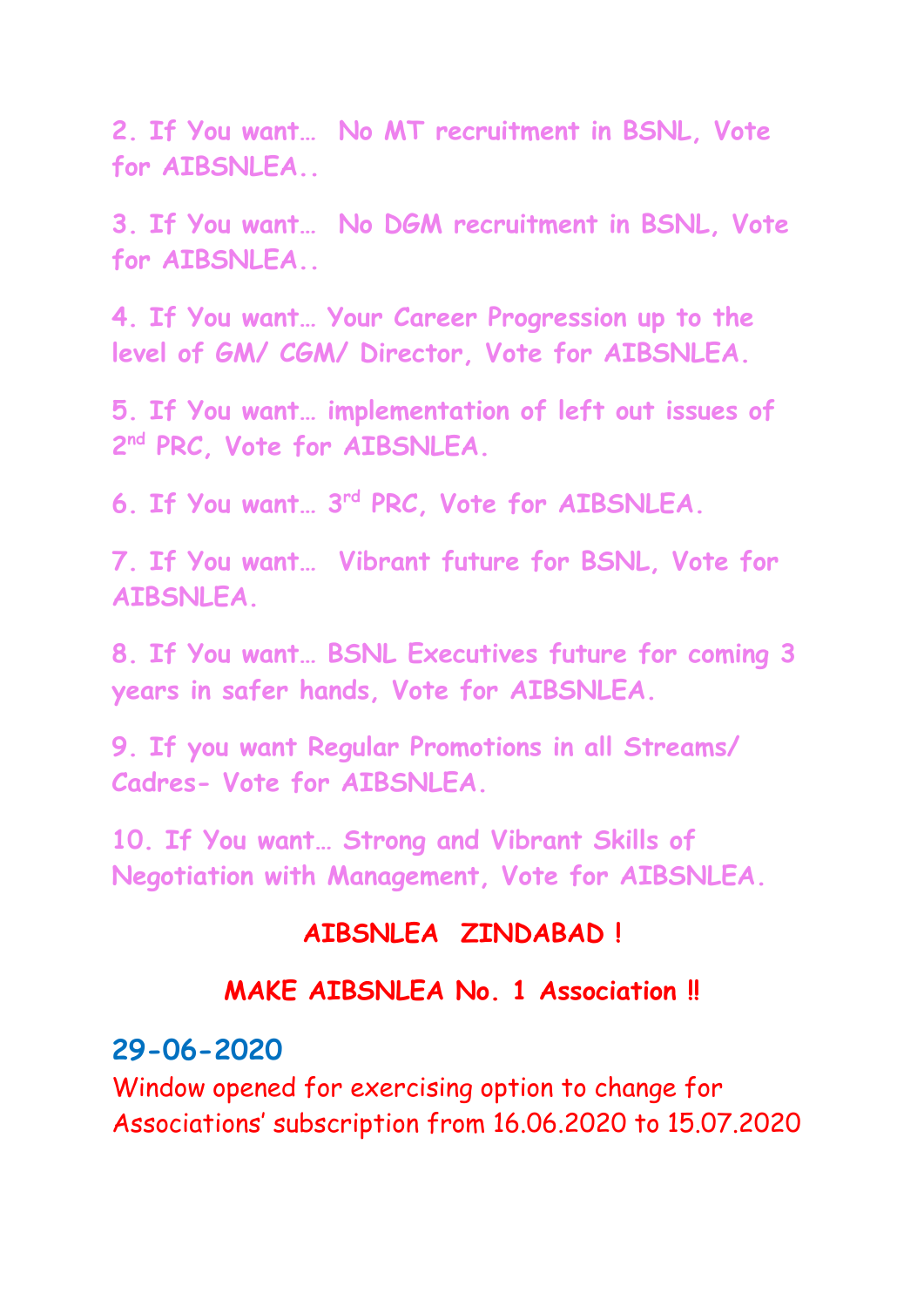Dear Comrades!

AIBSNLEA was formally launched on 1st May' 2004 by merging 10 separate Associations representing different disciplines of Group 'B' and Group 'A' promoted officers.

AIBSNLEA is the only Association actually represents all the Streams/ Cadres (Telecom/Finance/Civil/Electrical/Arch/TF/PA/PS/OL/C SS etc.) in BSNL and taken up the issues pertaining to the Executives of all the Streams since last 16 years without any biased manner.

AIBSNLEA is committed with its core strength for the development of the BSNL as well as to protect the Service Benefits and Legitimate Rights of their Members.

Don't be confuse by misleading messages and propaganda in Social Media by the vested interest groups.

AIBSNLEA is always working for safe guarding the interest of its Members/Executives.

AIBSNLEA very strongly and very quickly taken up the burning issues relating to the Executives including our Young BR/DR Comrades for early settlement through letters and continuous dialogue with the Management.

All the Circle Secretaries/ District Secretaries are advised to conduct meetings through Video Conferences,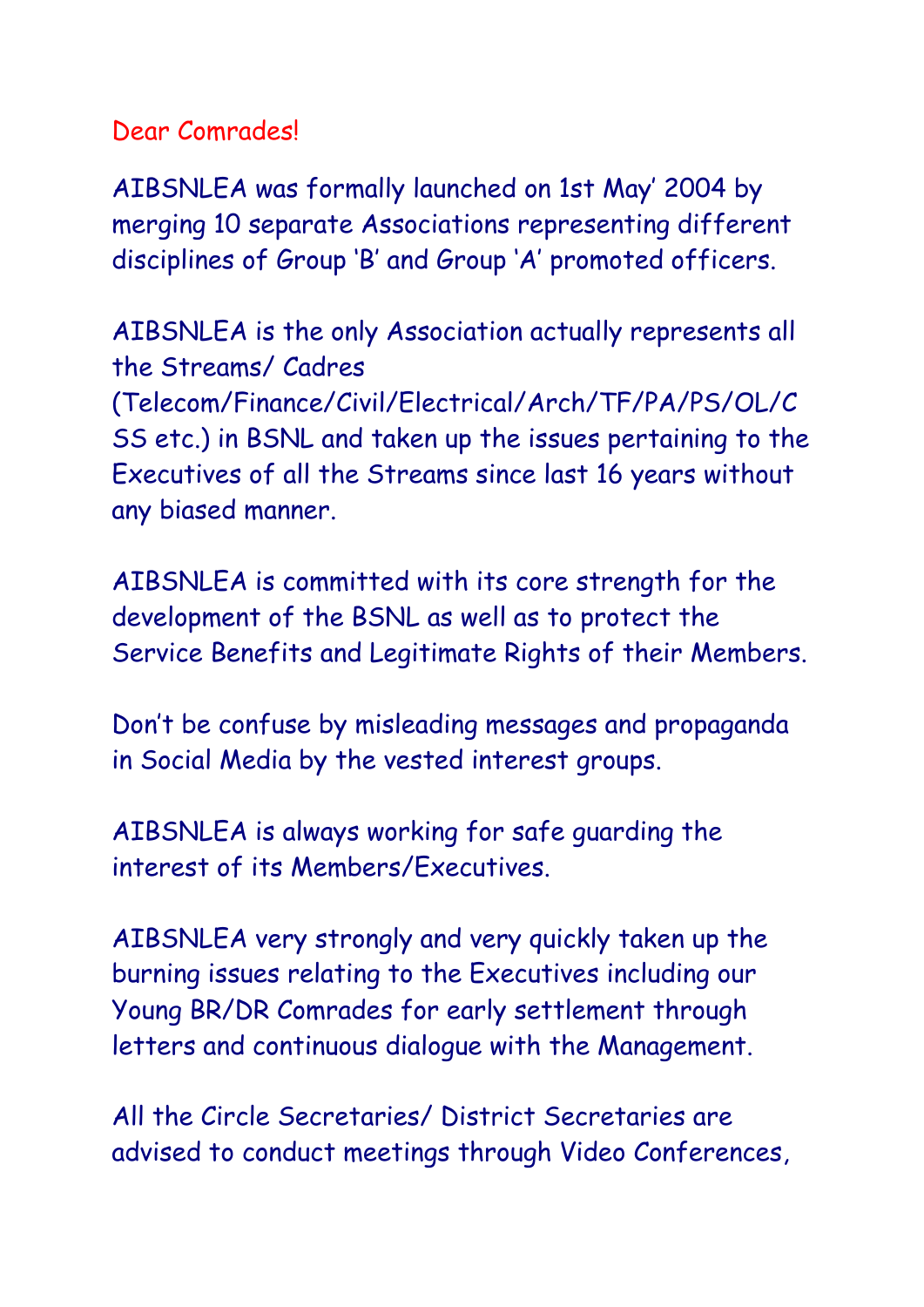wherever necessary, and motivate the Activists to collect and submit the membership forms to the concerned DDO before 15th July' 2020 duly filled in by the new members in each Circle/SSA/Branch etc.,

All the CHQ/CWC Members/Circle/SSA/Branch Office bearers, activists and members are requested to interact with each and every Executive, explaining the Achievements, Progress and Status of the issues taken up by AIBSNLEA CHQ/Circle as listed below:

# Achievements of AIBSNLEA as a Supporting Association after 1st Membership Verification

1. Mega Promotions- Mile Stone created in the History of DoT & BSNL- AIBSNLEA Vision and Positive approach benefited thousands of Executives by Promotion through CPCs, which is a Major breakthrough and Achievement of AIBSNLEA: Due to consistent untiring and dedicated efforts of AIBSNLEA, CPCs were conducted in all disciplines to fill up all the vacancies in almost all Cadres resulting about 14,000 Executives have been promoted in June-July, 2018 and Nov,2018 which has given a great relief and Morale booster to the Executives who were waiting for their promotions years together. It is a mile stone in the History of DOT and BSNL.

On the pretext of various pending Court cases, BSNL Management is not conducting CPCs. AIBSNLEA has written to the Management for the immediate filling up all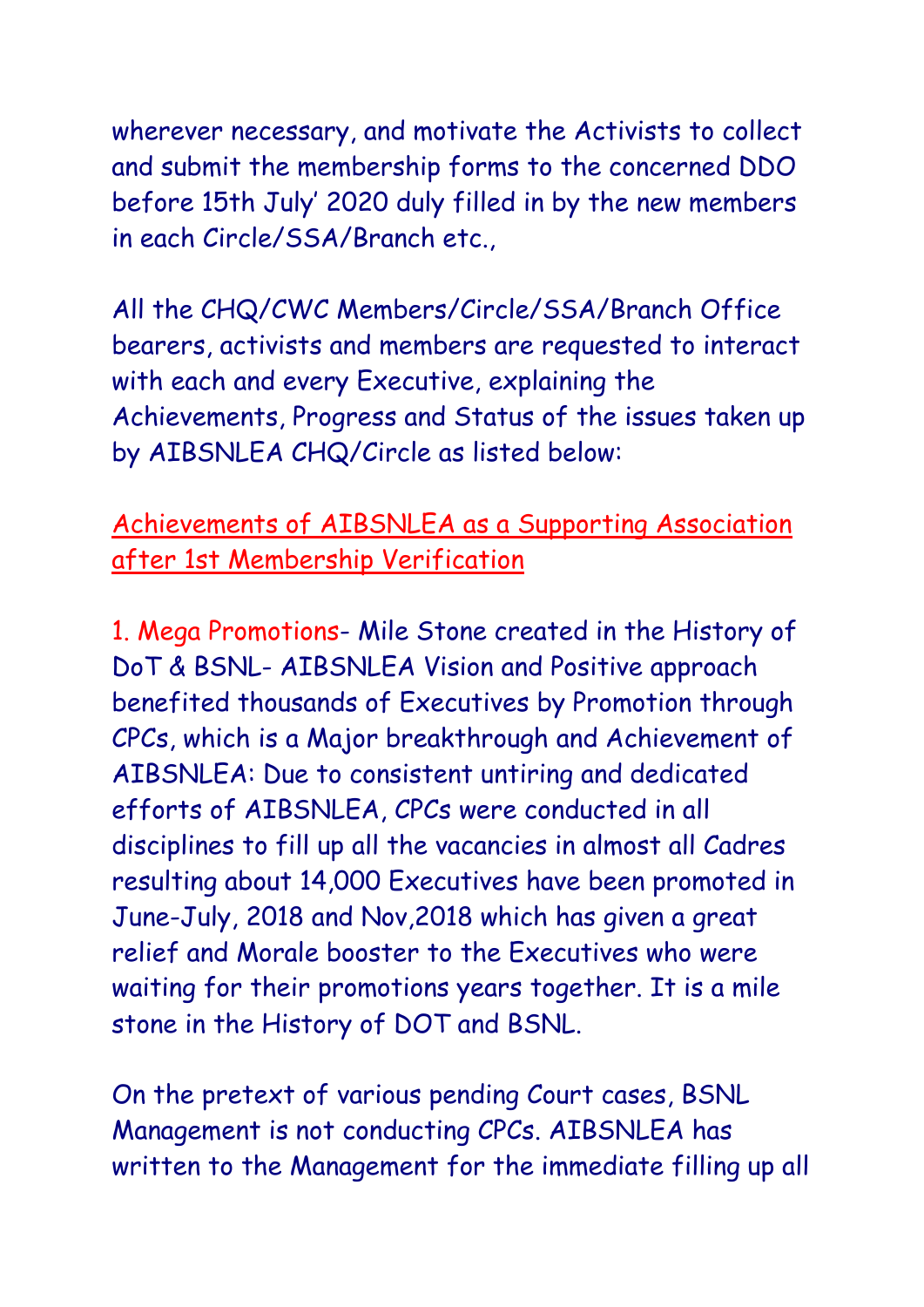the vacant JAG, STS Group 'A' & Group 'B' Grade posts in all disciplines in BSNL on Regular basis through CPCs before the implementation of the proposed VR Scheme and before any Notification of CPSU Cadre Hierarchy on the prospective date to avoid humiliation among the Sr. Executives.

AIBSNLEA is only Association persuaded and convinced the Management that CPCs in BSNL can also be conducted on the similar lines on which the other Departments are conducting the CPCs on the basis of Hon'ble Supreme Court's Judgment in the case of Nagaraj on SC/ST roster implementation: BSNL Management considered our request and decided in the BSNL MC to initiate CPCs in all disciplines on the same line of other Departments. Meanwhile Hon'ble Supreme Court also delivered the Judgment allowing SC/ST roster implementation in promotions which was also endorsed by DoPT. This further smoothens the way for conducting CPCs in BSNL. In the SDE(T) Promotions all the vacancies could not filled up due to the Court cases at Ernakulum and Chennai. Only 5237 JTOs were promoted as SDE in 2018.

2. 30% Superannuation benefits to directly recruited employees as per DPE guidelines: AIBSNLEA requested CMD BSNL, Director (HR/EB) and ED (Finance) to resolve superannuation benefits to directly recruited employees as per DPE guidelines and BSNL should contribute 12% as Superannuation Benefits in respect of Direct Recruits to fulfill the limit of 30% contribution. The remuneration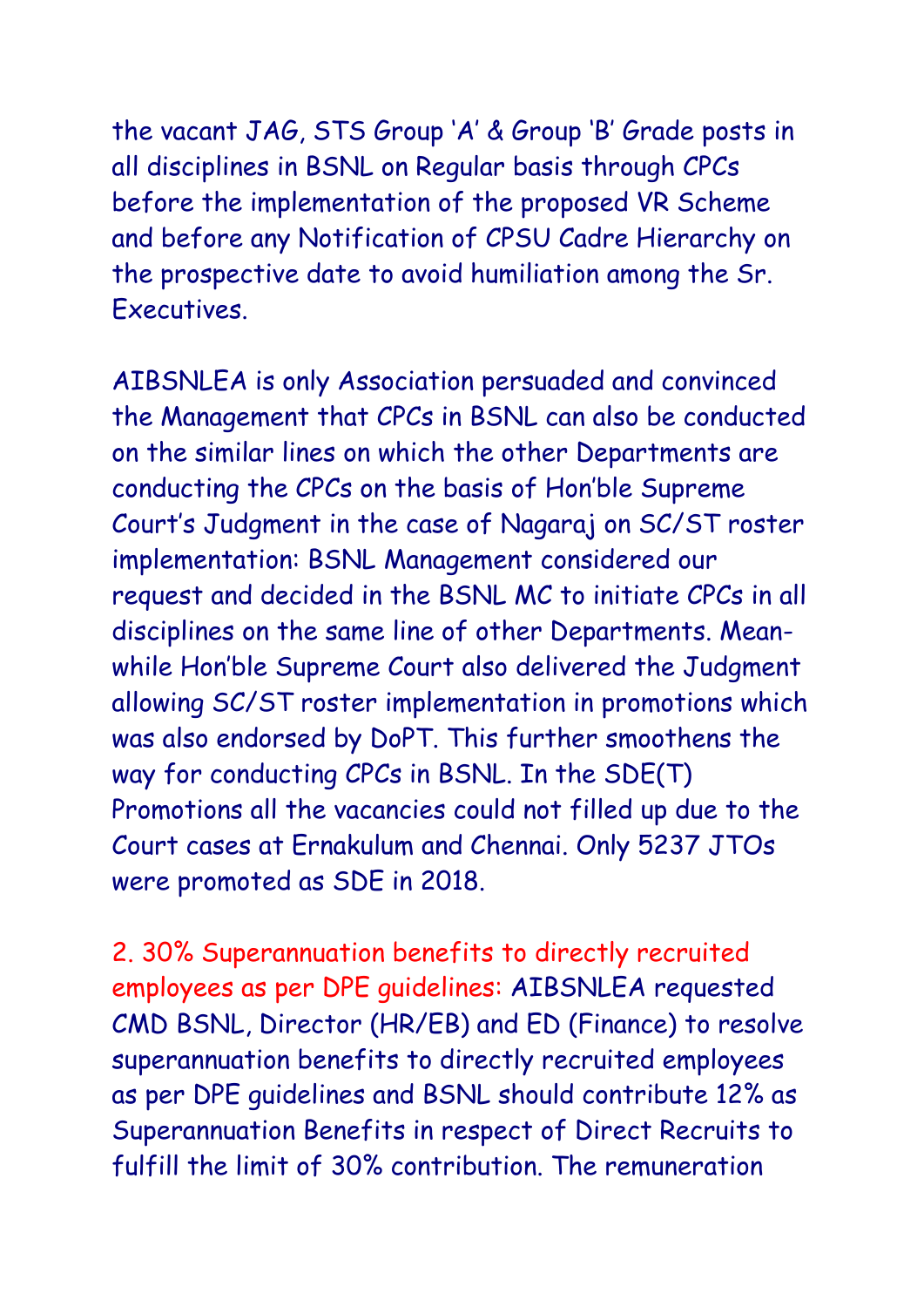committee of BSNL Board recommended to start a Superannuation benefit Trust to directly recruited BSNL employees with a contribution of 3% initially and further it can be reviewed on the basis of financial health of the Company. DoT issued the Presidential Directives in this regard and BSNL Management created a Trust and other formalities in this regard. On our persuasion BSNL Board has increased the contribution from 3% to 5% but we are continuously demanding 12% contribution. CMD BSNL assured to increase further 2% in the contributions to the Superannuation benefits by March, 2019 but remain pending due to Financial Crunch in BSNL. AIBSNLEA will continue its efforts in this regard.

3. JAO 2010 Batch option case: Due to hard and continuous persuasion with deep commitment and understanding of the issue results in getting released the order allowing JAO 2010 Batch (Departmental 40% Quota) to exercise their option for fixation of pay in the revised pay from the date of promotion in the grade of JAO, as one time dispensation.

4. Group Term Insurance for the BSNL Executives: It is our major achievement and relief for all the Young Comrades AIBSNLEA attended all the meetings with the Committee members constituted to discuss the methodology for induction of Group Term Insurance (GTI) for its executives. Implementation of GTI Scheme for BSNL Executives has been finalized & MoU between LIC & BSNL is finalized & signed between LIC & BSNL on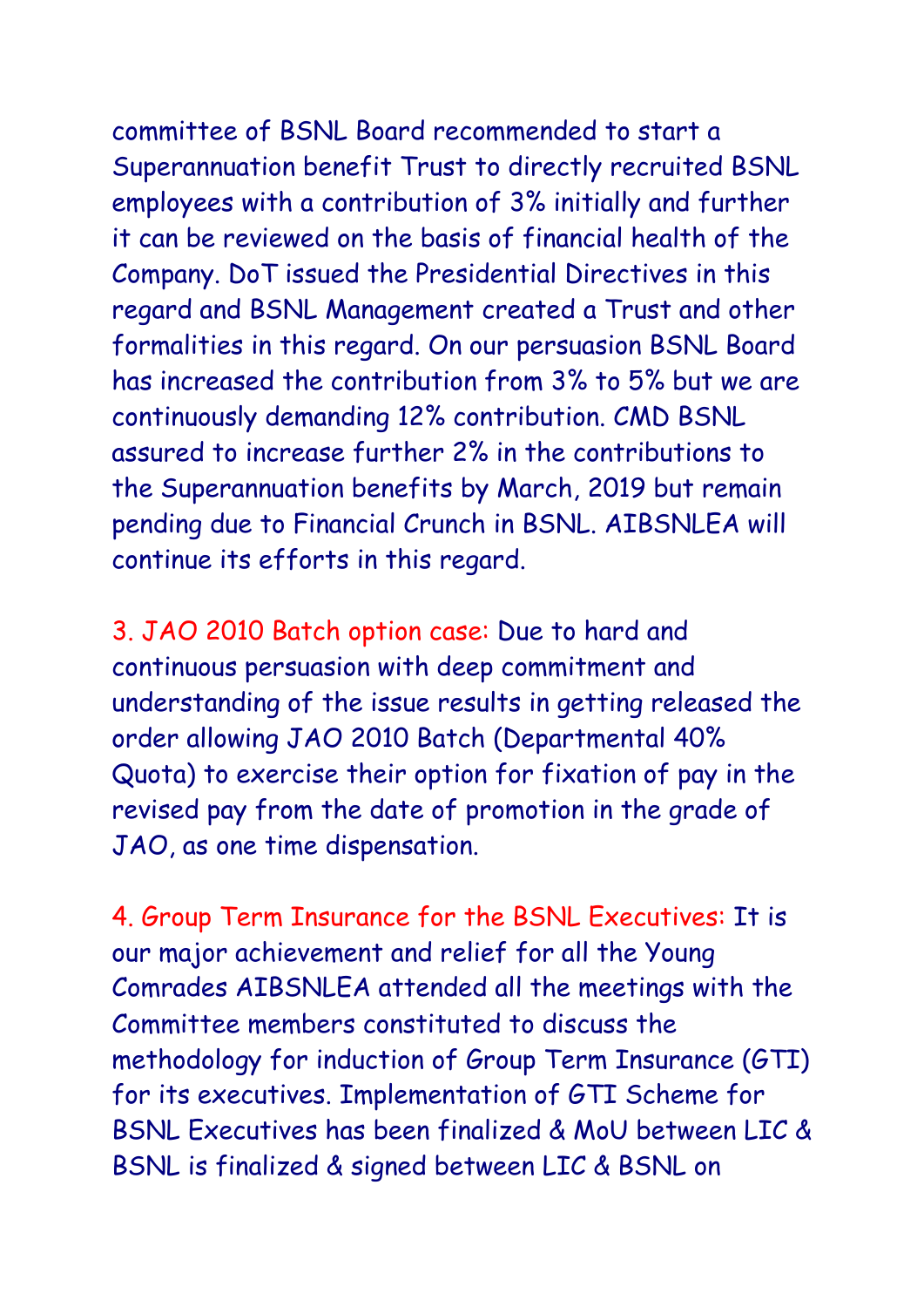27.12.2019. The Scheme has already been implemented w.e.f. 01.03.2019 with annual Premium of Rs.9440/- for a coverage of Rs.50 lakh for all the Executives up to 50 years of age.

5. Reversion of 2001 Recruited JTOs Passed LDCE 2007: Due to AIBSNLEA continuous persuasion with the Management a Committee has been formed and Committee Report is likely to be placed before the Management. We will continue our efforts in this regard.

6. Rs. 22820/- Pay Fixation case of JTOs/JAOs post recruited 2007: AIBSNLEA along with AITEEA requested CMD BSNL for the removal of pay anomaly in this regard. Accepting our request CMD, BSNL constituted a Committee headed by PGM (PF) Smt. A. Panda to examine the issue and submit the report. We also gave presentation to the Committee and the Committee has submitted its report to the competent authority for consideration. We are pursuing with Director (HR) and CMD BSNL for the resolution of the issue. We have explained that already some Pay Anomaly Cases of JTOs 2005 batch, JAO 2010 batch and Asstt. of CSS cadre have been settled by BSNL Management. In the same line this issue also needs settlement but case remains pending.

7. Management Trainees Recruitment Rule-2009: AIBSNLEA consistent efforts yielded results in getting deferred MT Exam – 2015 but some Executives Associations and Non-Executives Unions are continuously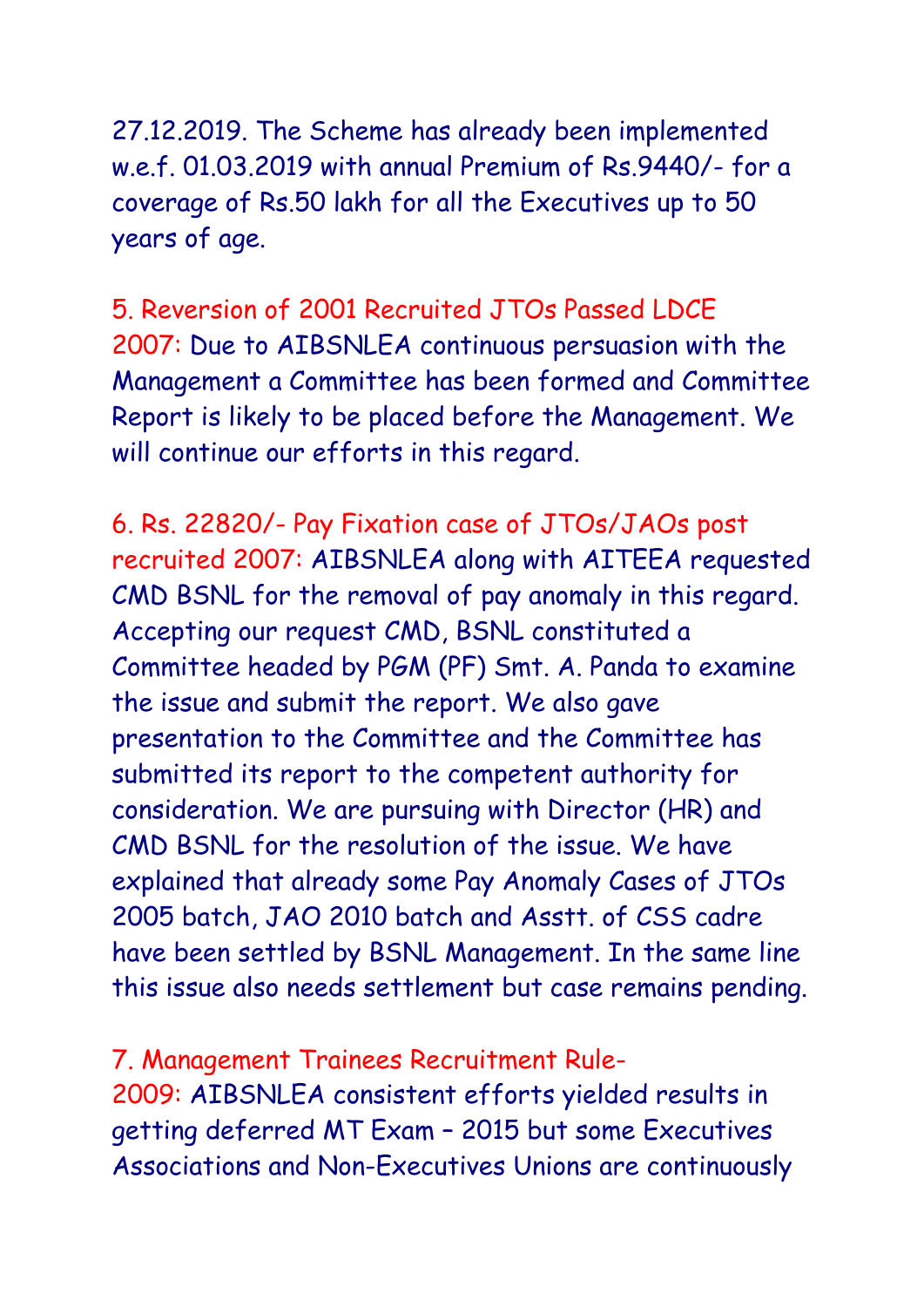making efforts for MT recruitment. Our considered opinion is that since young and talented executives having B Tech/M Tech, CA/ICWA, MBA qualifications at the level of JTO / SDE are available in BSNL, hence there should not be any lateral induction above JTO cadre. The lateral induction above the JTO cadre will block the career progression of these young talented executives available in BSNL. But the BSNL Management has further notified MT Recruitment from Internal Quota by conducted the exams on 17th March, 2019. Against this AIBSNELA has protested. Management has to scrap the MTRRs to provide smooth career progression to the existing executives of BSNL.

8. E1+ 5 increments benefit to JTOs/JAOs: Management Committee of the BSNL approved E1+5 increments benefits to JTOs/JAOs but it is pending for BSNL Board Approval, our efforts are continue.

9. Due to consistent efforts of AIBSNLEA, the FR22(1)(a)(i) benefits extended to the Ex. Officiating JTOs w.e.f. 1.1..2007.

10. Withdrawal of Additional Increment in the same scale on functional promotion under EPP: DoT vide its letter dated 05.07.2017 withdraw additional Increment in the same scale on functional promotion under EPP. Against this, AIBSNLEA immediately filed an OA in the Hon'ble PB CAT New Delhi for quashing the order. Even after that, DoT continued to reduce the Pension of the BSNL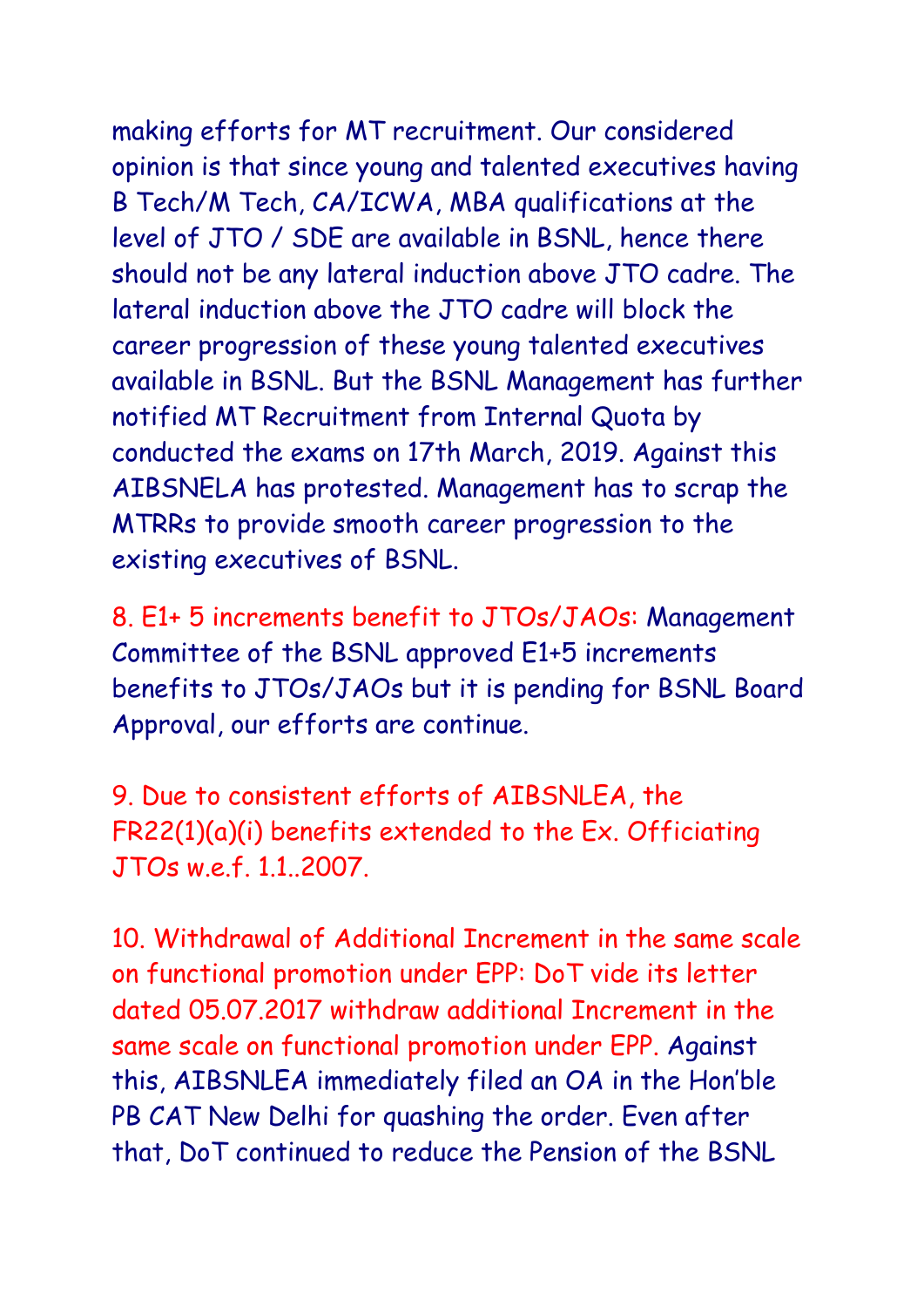retiree Executives, against this AIBSNLEA filed a Contempt Petition in the Hon'ble PB CAT New Delhi. Thereafter DoT stopped reducing the pension/ revising the Pay fixation by obtaining an under taking from the retiring executives, DoT has filed Writ Petition in the Hon'ble High Court of Delhi wherein AIBSNLEA has filed a caveat. The case was heard and Posted for next hearing in April 2020. Due to COVID-19 Lock down it is not yet heard.

11. AIBSNLEA is actively Participated in all the Agitation calls given by AUAB and regularly attending the meetings to discuss the issues related to the Revival Plan, Financial viability of BSNL, allocation of 4G spectrum to BSNL, Monetization of non-core Land, the issues of revision of Pay, Pension and Payment of pension contribution on actual basis instead of maximum of the pay scale, BSNL MRS etc. To get settled the demands, AUAB launched series of agitation calls including 3 days strike and March to Sanchar Bhawan etc., in all the Agitational Calls AIBSNLEA was in fore front and actively participated and succeeded by getting Revival Plan Approved by the Union Cabinet on 23.10.2019 with a) 4G spectrum and 18% GST free of cost, b) No financial implication for BSNL on VRS, c) Land monetization for loan repayment and development, d) Rs 8,500 Crore Bond for Restructuring of loan. Contentious issues like E2 & E3 Pay Scale will be settled before BSNL & MTNL Merger.

12. Tower Subsidiary formation: Govt. of India with the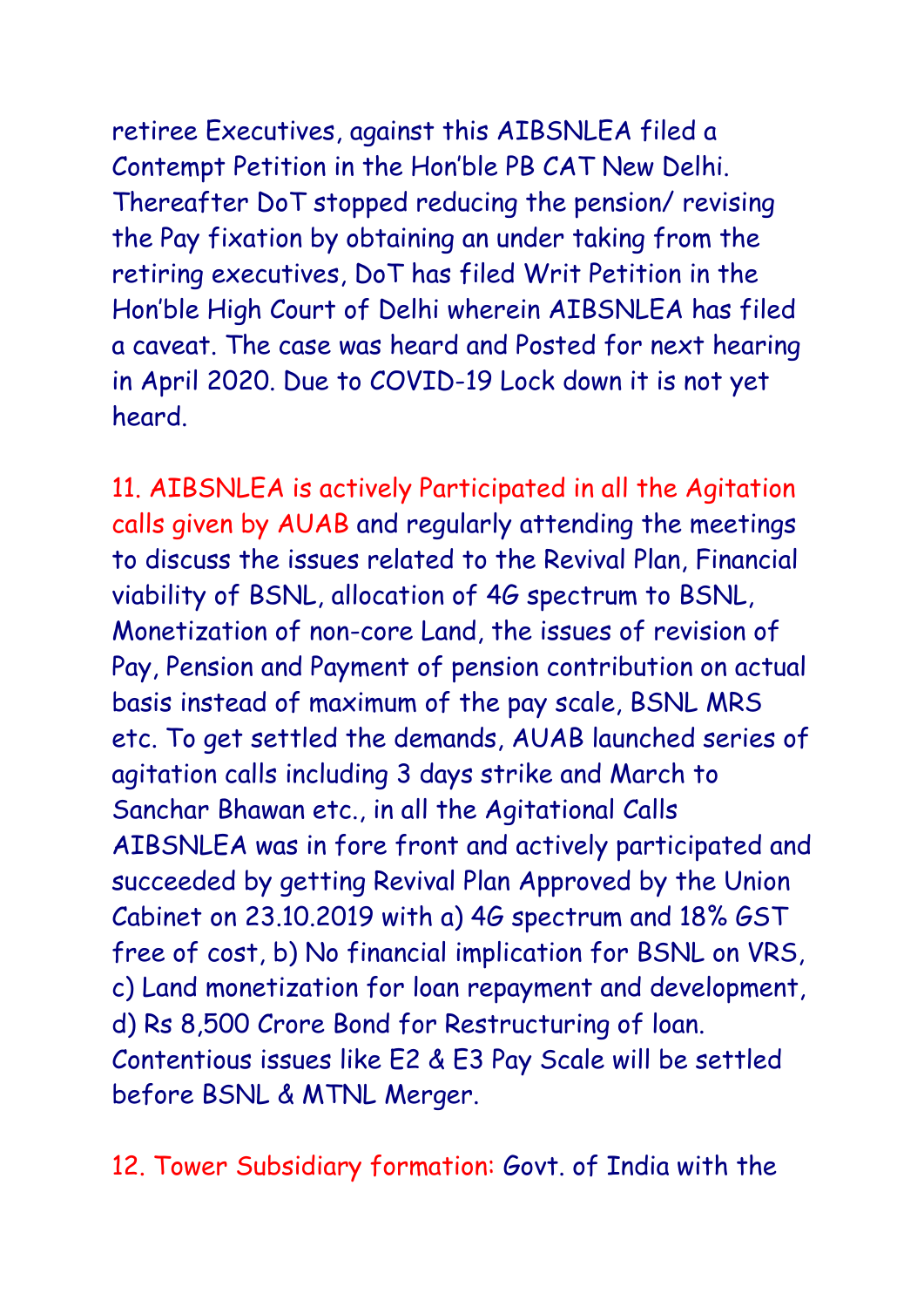Union Cabinet approval dated 12.09.2017 has created a Subsidiary Tower Company fully owned BSNL. The company has been registered in the name BSNL Tower Corporation Ltd. on 04.01.2018. But, DoT arbitrarily appointed Shri Amit Yadav, JS (Admn), an IAS officer, as the CMD of the Subsidiary Company which created apprehension that Govt. may any time sell out the Subsidiary Company through strategic business partner. Against this, AUAB protested organizationally and decided to protest legally also. Accordingly, AIBSNLEA filed a case in the Hon'ble High Court of Delhi resulting BTCL still not in operation.

13. Pension Contribution on Acutal basic Pay instead of Maximum of the Pay Scale: AIBSNLEA continuously pursuing with DoT, DoPT and Dept of Expenditure for the Pension contribution on actual basic pay instead of maximum of the pay scales as per F.R 116.

14. Modification in BSNL MSRR regarding Pay fixation from E5 to E6 to DGM (Adhoc): AIBSNLEA succeeded in getting approved from BSNL Board the modification in BSNL MSRR regarding Pay fixation from E5 to E6 to DGM (Adhoc). Many stagnating Executives are benefitted by this.

15. Promotion from DGM (Adhoc) to DGM (Regular): Due to consistent efforts of AIBSNLEA, Promotion Orders have been issued from DGM-Adhoc to Regular. It is the AIBSNLEA Achievement i.e. 1st time in the history of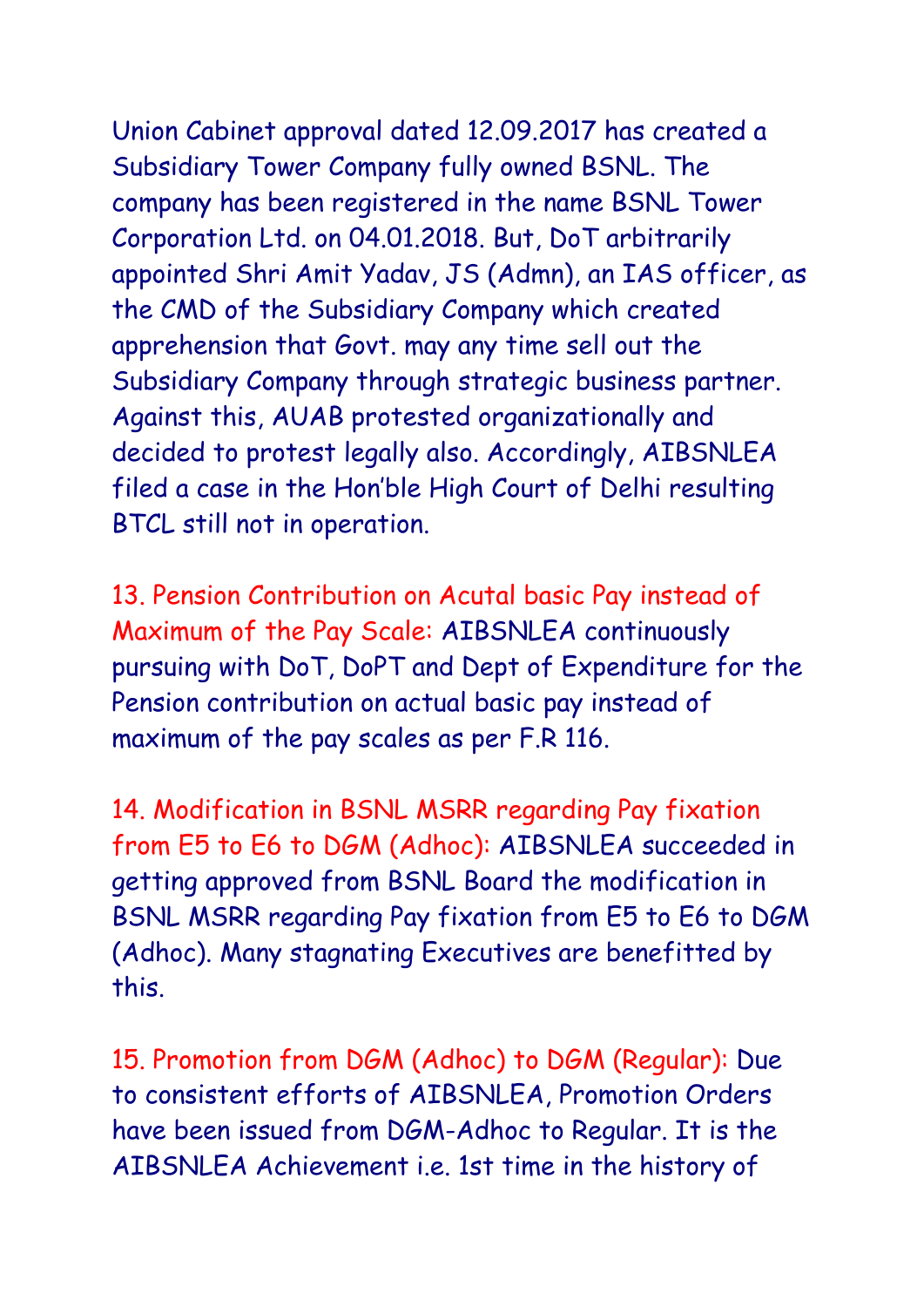## BSNL.

16. Centralization of TR Activities: We strongly protested against the decision of the BSNL Management to transfer all TR work to Circle Office and requested that it has to be reviewed immediately as it is not practical. We suggested that for very small SSAs, it can be centralized at BA level but medium and larger SSAs, TR work should be continued with the SSA for effective bill collection and persuasion, settling of billing related complaints, Outstanding Pursuit, handling of EB Customers etc., Management is very much convinced on our suggestions and assured to review the policy.

## 17. SLA based Outsourcing of CFA and OFC

works: Management has already issued orders for the SLA based Outsourcing of works. In most of the SSAs, EOI are not finalized and manipulations by the Contractors are being reported from many places because of the Clusters and Operation & Mtce., is not monitored and maintained properly. We continuously provided the feedback to the Management in this regard.

18. e-DPC/e-APAR: AIBSNLEA has taken up the issue of early conduction of DPC through e-DPC resulting e-APAR got introduced in BSNL in February' 2017 in ERP Module for the year 2016-17 for streamlining e-DPC related work. As a result, e-DPC was introduced and successfully conducted for DGM (T) Promotion in Feb.' 2020.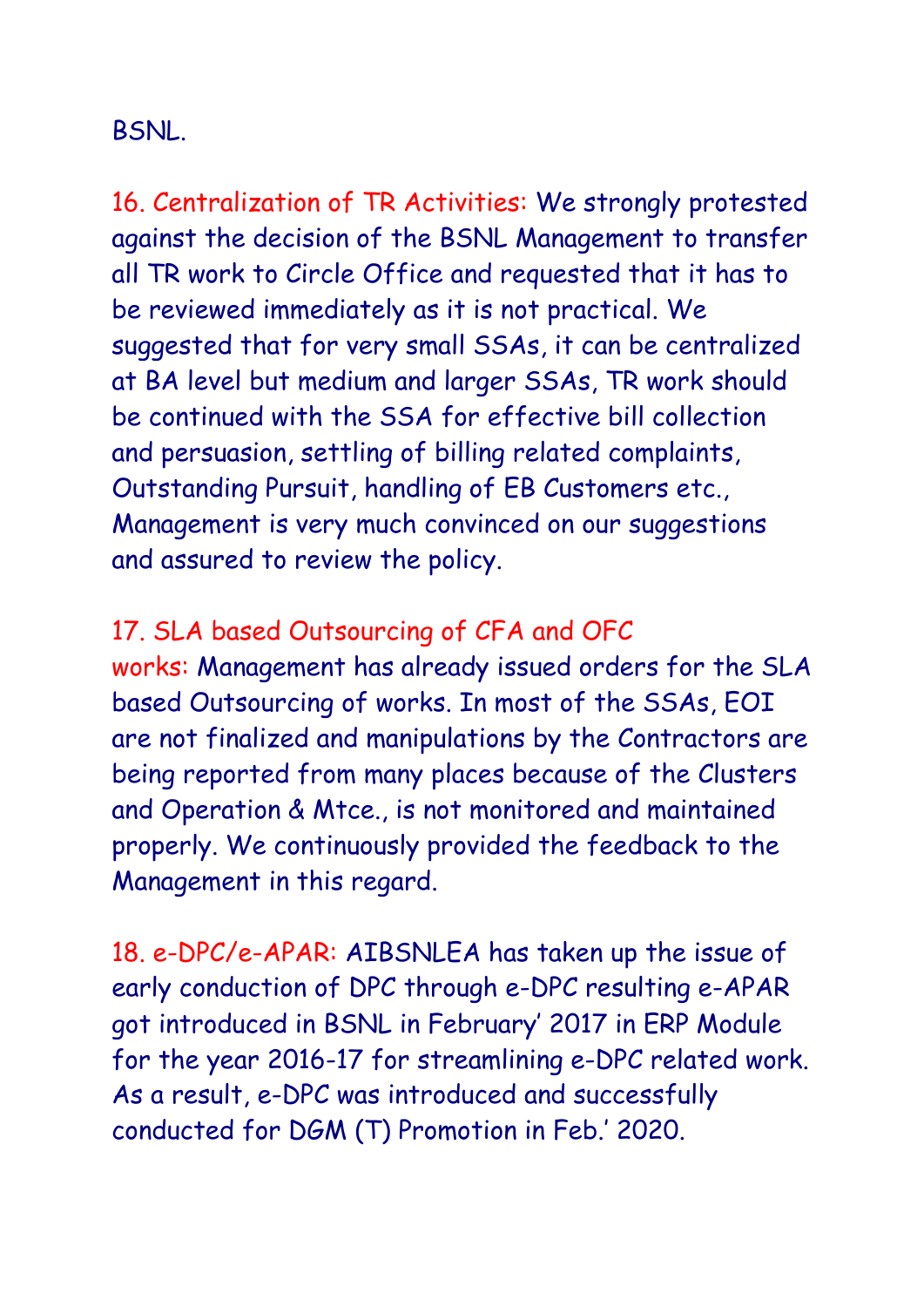19. 3rd PRC Implementation with full fitment benefit: We could convince the BSNL full Board resulting it has been recommended by BSNL Board with 15% fitment for the Executives. Due to performing continuous losses by BSNL, the recommendation is pending for seeking relaxation on Affordability Clause in DoT.

20. Standard Pay scale of E2 and E3: AIBSNLEA will continue its efforts to get implemented the BSNL's earlier proposal sent to DoT on 06.06.2016 and 12.06.2017 to provide justice to all the Executives in order to remove their Pay Anomaly and Stagnation. DoT referred the case to DoE and DPE for the clarification to introduce parallel Pay Scales of E1A and E2A in BSNL but DPE and DoE has replied that it is the prerogative of the Administrative Ministry/ PSU to decide the Pay Scales of Executives in the Pay Band available.

21. Govt. funding for Ex-Gratia on VRS: AIBSNLEA demand of payment of Ex-Gratia to the VRS optees by the Govt. from Budgetary Support instead of raising Bonds by BSNL has also been accepted finally.

22. Withdrawal of ambiguous CDR IPMS Score Card for CFA Segment.

23. Implementation of CPSU Cadre Hierarchy - Change of Designations on each Time Bound up-gradation on functional basis: On our persuasion, Management Committee of BSNL Board directed PGM Pers. to discuss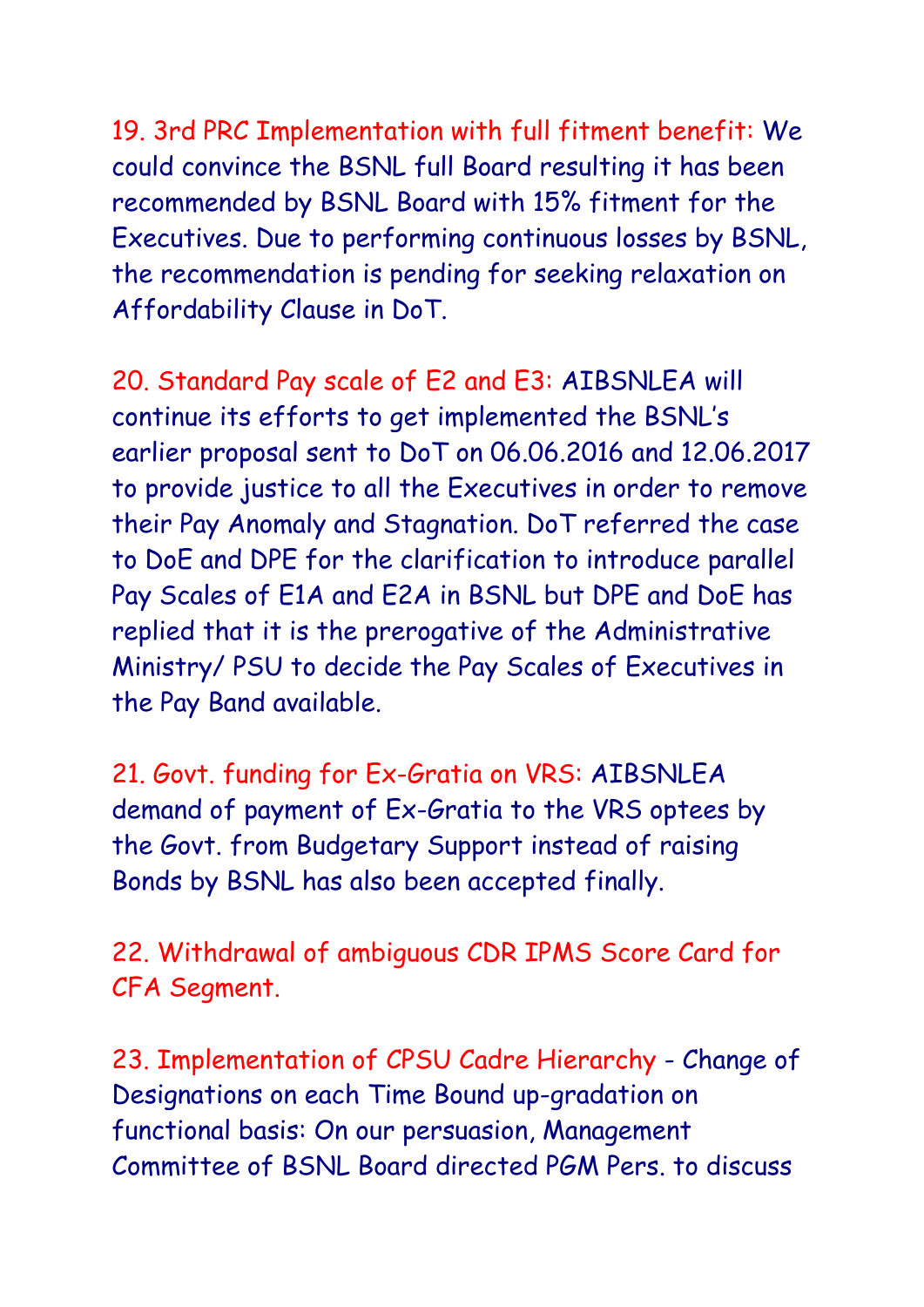and take the views of all the Stake holder Executive Associations and thereafter bring to BSNL MC for clearance. Accordingly, PGM (Pers) conducted meetings with all the Stake holders, wherein AIBSNLEA submitted its views/suggestions emphasizing the implementation of Khan Committee report in true sense i.e. Time Bound Non-Post Based functional promotions should be available up-to AGM level, senior SDE should not be inducted as functional post, all AGMs/ CAOs completed 4 years of regular service should be designated as Jt. DGM and the bench mark for promotions should be on numerical basis to minimize the droppings, the residency period from SDE to DE / AO to CAO should be 5 years instead of 12 years, reference point for implementation of CPSU CH should be date of last CPC conducted or the year of Recruitment and implementation of SC/ST roster as per DOPT instructions etc. Among these suggestions, Management considered some suggestions i.e. Time Bound Non-Post Based functional promotions made available up-to AGM level, AGMs/ CAOs completed 4 years of regular service are to be designated as Jt. DGM and the bench mark for promotions are on numerical basis. AIBSNLEA efforts are continuing for the consideration of remaining suggestions i.e. senior SDE should not be inducted as functional post, the residency period from SDE to DE / AO to CAO should be 7 years instead of 12 years and implementation of SC/ST roster as per DOPT instructions etc. BSNL Board has approved the CPSU CH w.e.f. 01.07.2018.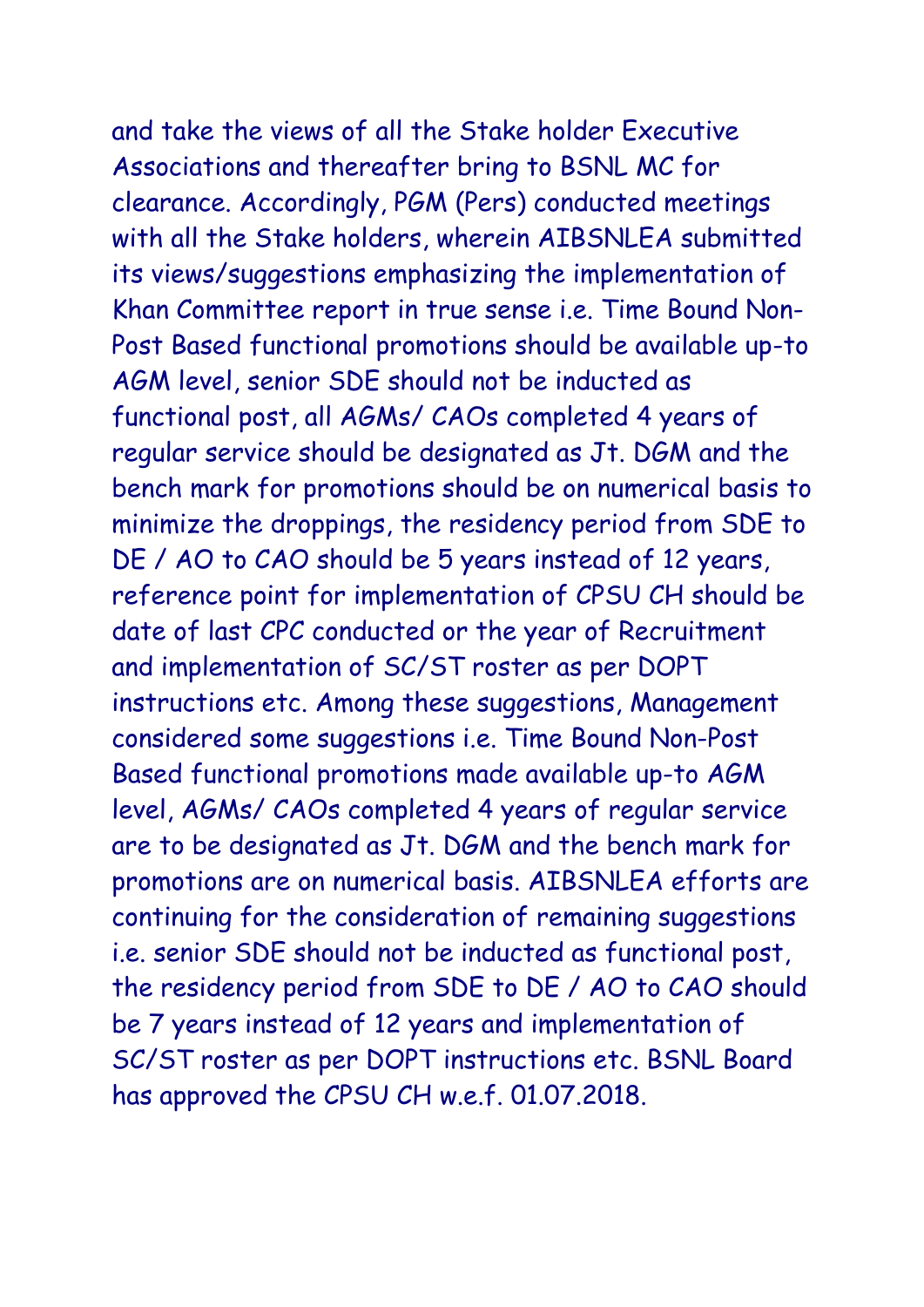# **29-06-2020**

CS writes to DGM(Sales & Mktg) clarifying the date of effect for conversion of RSTC to Re DoT connection specially in the COVID 19 situation. **<<<<< [Click here](DGM_%20290620.pdf)  [for the letter](DGM_%20290620.pdf) >>>>>**

# **24-06-2020**

Today on 24/06/2020 a meeting of AUAB with the management of CTD Circle was held at the chamber of CGM. Dr. Biswajit Paul CGM, Sri Pradip Gupta, PGM, Smt. Rupa Paul Choudhury GM (F), Sri Goutam Chakraborty DGM (S/M) and Sri Syamal Mondal OSD on behalf of management were present in the meeting. On behalf of AIBSNLEA/CTD, Com. Subhasis Mitra, CS, took part.. After detailed discussion the following decisions were taken.

1) A minute will be issued for field level meeting with GM, DGM and Divisional Engineer to resolve deadlock condition due to Contract Labours agitation for the payment of pending wages and against retrenchment and restore normalcy.

2) To travel of BSNL employees in the special local trains are running, another attempt will be made by competent authority as because still Railway authority has not approved the proposal of BSNL.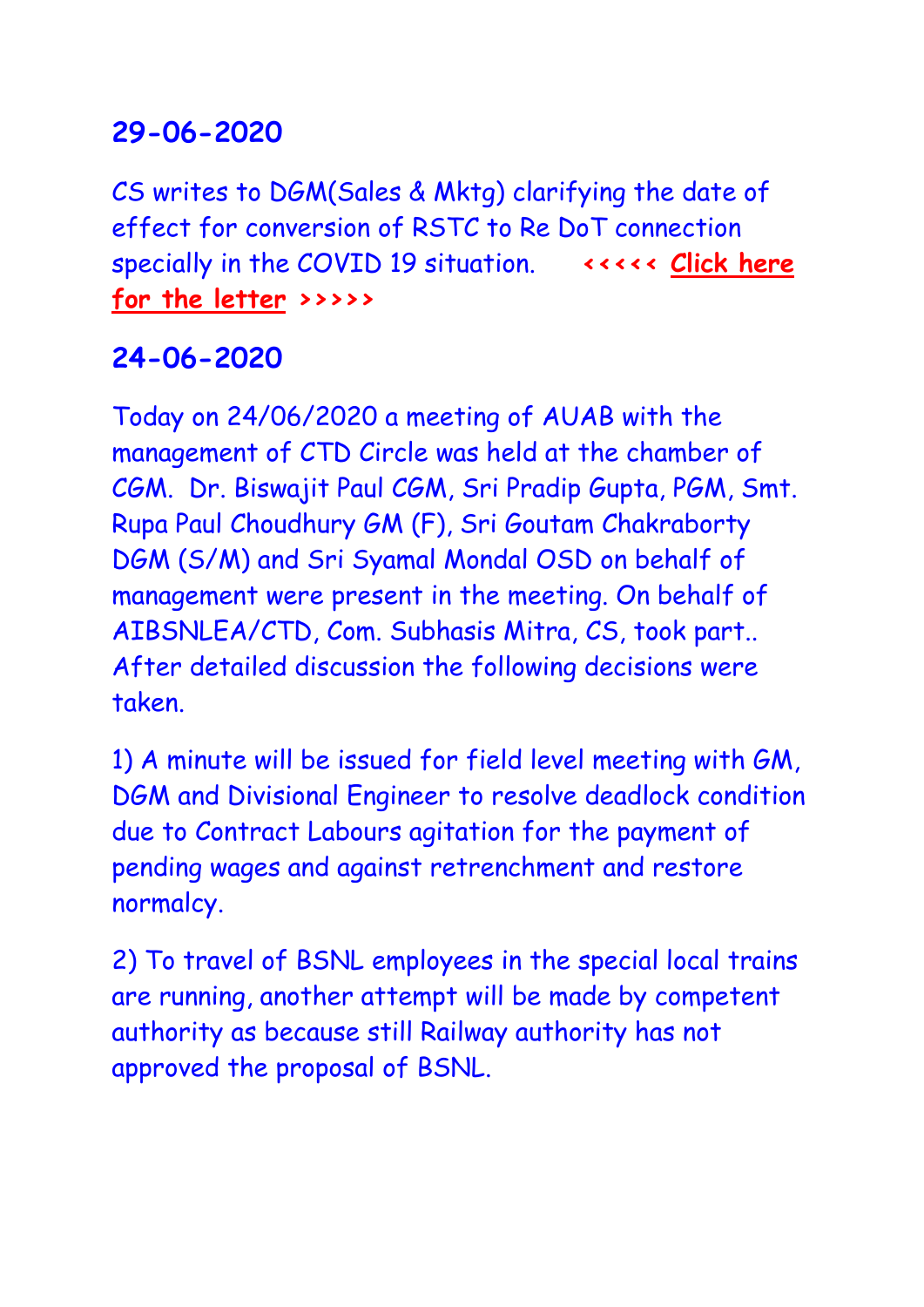# **18-06-2020**

The AUAB CTD Circle meeting was held today on 18/06/2020 at RJCM Room Telephone Bhawan 5th floor. Convenor placed the issues for discussion and taking division before the AUAB leaderships. On behalf of AIBSNLEA/CTD, Com. Subhasis Mitra, CS and Com. Arindam Roy, Org. Secy, and other representatives of AUAB were present in the meeting. Total maintenance works are stopped and as a result there are 40 thousands LL flty, 6 thousand BB flty and 300 leased lines flty. After detailed discussion the following decisions were taken.

1) AUAB leaderships will write a letter to CGM demanding immediate restoration of normalcy in CTD Circle due to movement done by contract workers for their pending wages and against retrenchment.

2) Regarding attendance an order should be issued as per guide line of corporate office.

3) To resolve the contract labour issue management should have a meeting with AUAB immediately.

# **09-06-2020**

Today on 9th June, 2020 a meeting of AUAB CTD with BSNL CTD Management was held in the chamber of CGM. On the management side Dr. Biswajit Paul CGM, Sri S N Banerjee PGM (HR/ Admn), Sri Goutam Chakraborty DGM (S/M) and Sri Syamal Mondal OSD/CGM were present in